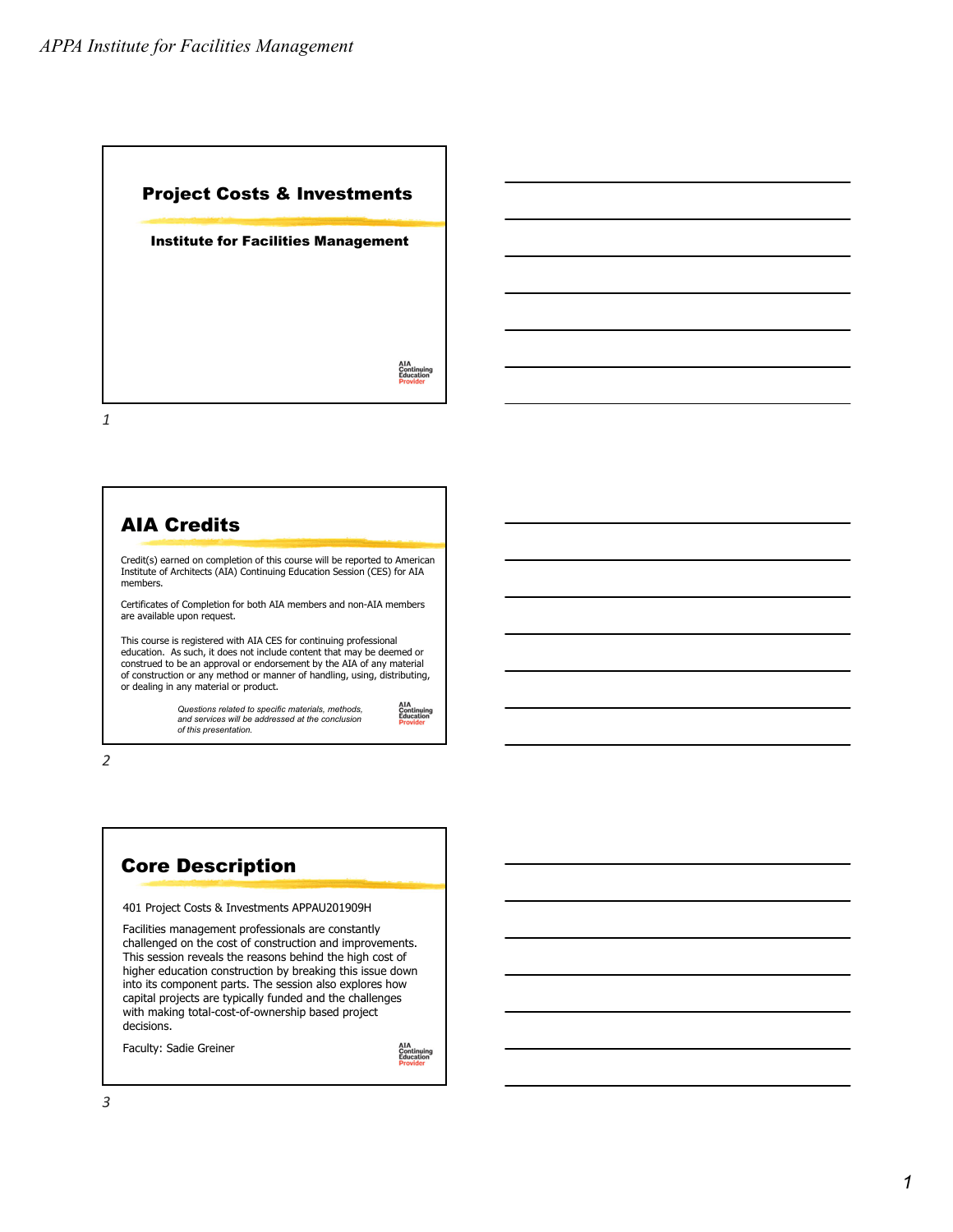# Learning Objectives

1. Learn the reasons for higher education construction costs.

2. Learn how capital projects are funded.

3. Learn the challenges with total cost of ownership based projects.

4. Discuss the challenges of construction and improvements.

AIA<br>Continuing<br>Education

*4*



*5*

## High Compared to What?

Frame of reference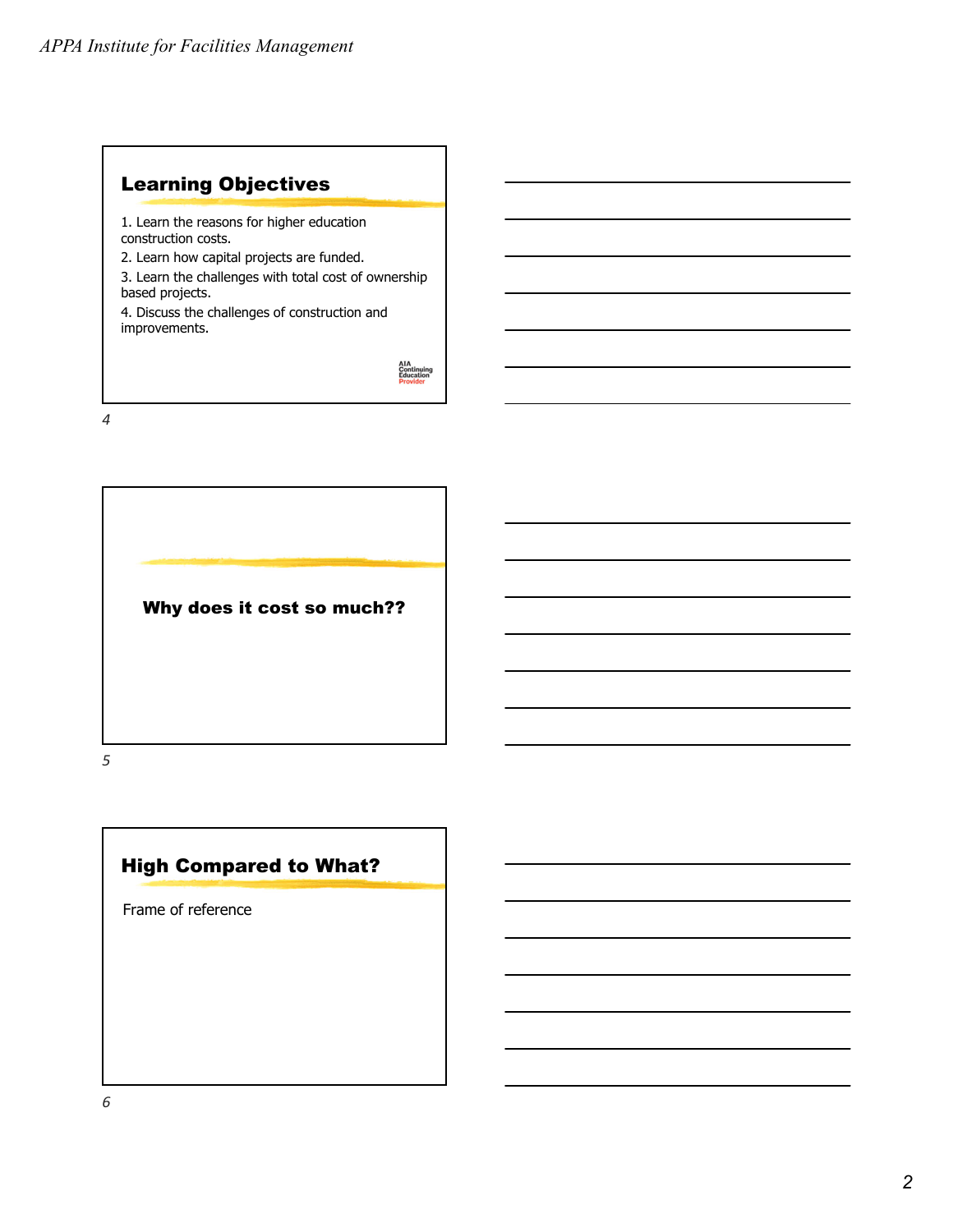## High Compared to What?

Compared to residential construction

*7*

#### High Compared to What?

Compared to commercial construction

*8*

### Comparisons Are Not Valid

- **Residential** Designed and built for light traffic and medium life, high importance placed on aesthetics
- **Commercial** Designed and built for medium traffic and short life, high importance placed on function
- **Institutional** Designed and built for heavy traffic and long life, high importance placed on aesthetics and function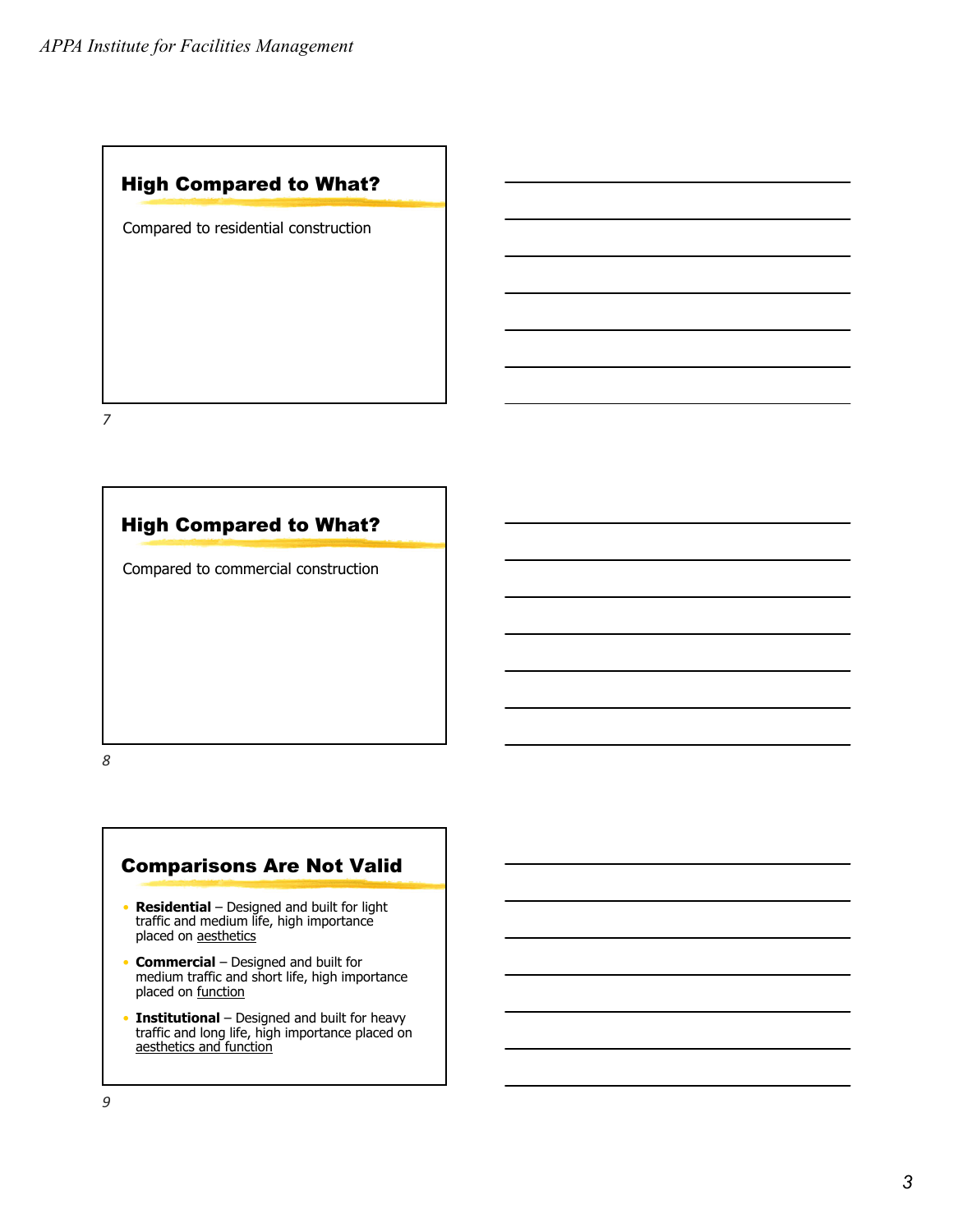#### Bottom Line…

Costs for campus projects rank among the highest in the market…

*10*

Bottom Line…

Costs for campus projects rank among the highest in the market…

…and would we want it any other way?

*11*

#### Bottom Line…

These higher costs are by and large a reflection of sound total-cost-of-ownership decisions being made.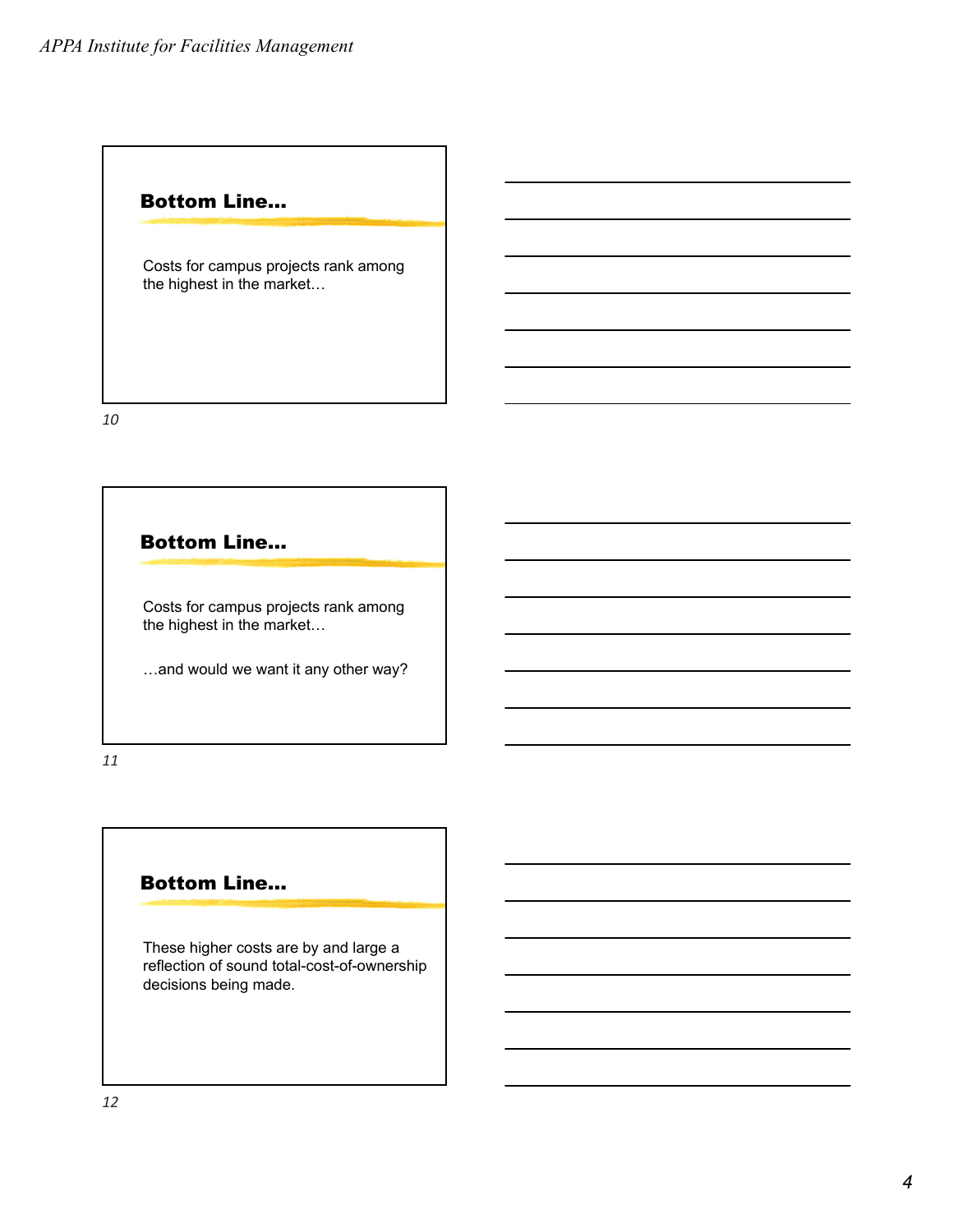#### Total-Cost-of-Ownership

What do we mean by total-cost-ofownership?

*13*

#### Total-Cost-of-Ownership

What do we mean by total-cost-ofownership?

TOC = Total Project Cost (D+C+F) + Operating Costs + Capital Renewal or Deferred Maintenance + Decomissioning

*14*

#### Cost vs. Investment

Higher capital investments can lower the total-costof-ownership.

Many incremental investments we make in a capital project yield attractive savings.

Therefore a higher project investment may be in the best interest of the institution's bottom line.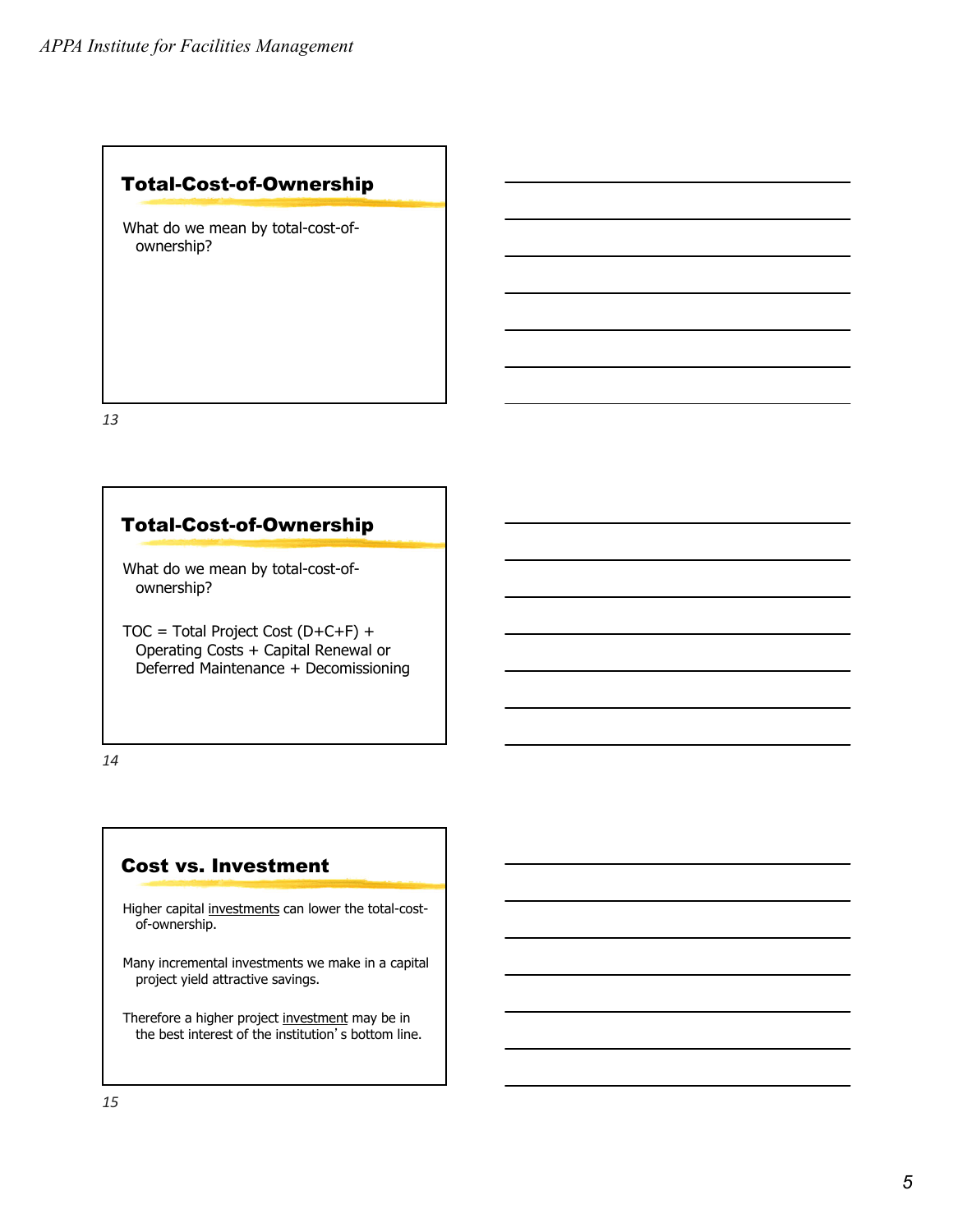# Why the High Cost?

*How do you fit these marbles into this jar without increasing the size of the jar, reducing the number of marbles, or breaking the marbles.*



*16*



*17*

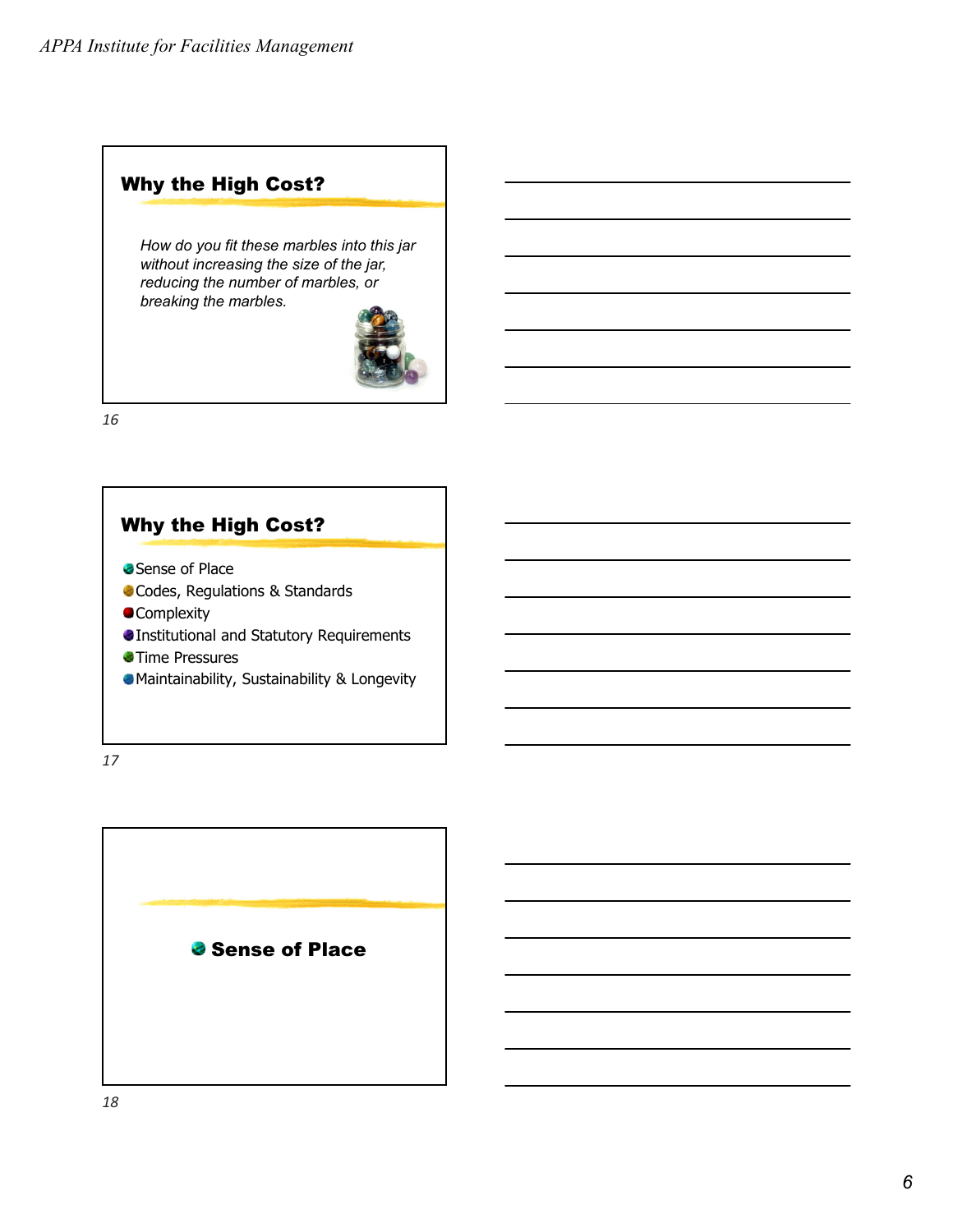#### Institutional Vision

Our institutions choose to build above the baseline

*19*

## Institutional Vision

The physical environment creates the visual and tangible image of our institutions

*20*

#### Institutional Vision

In short, the facilities we construct reflect the vision and aspirations of the institution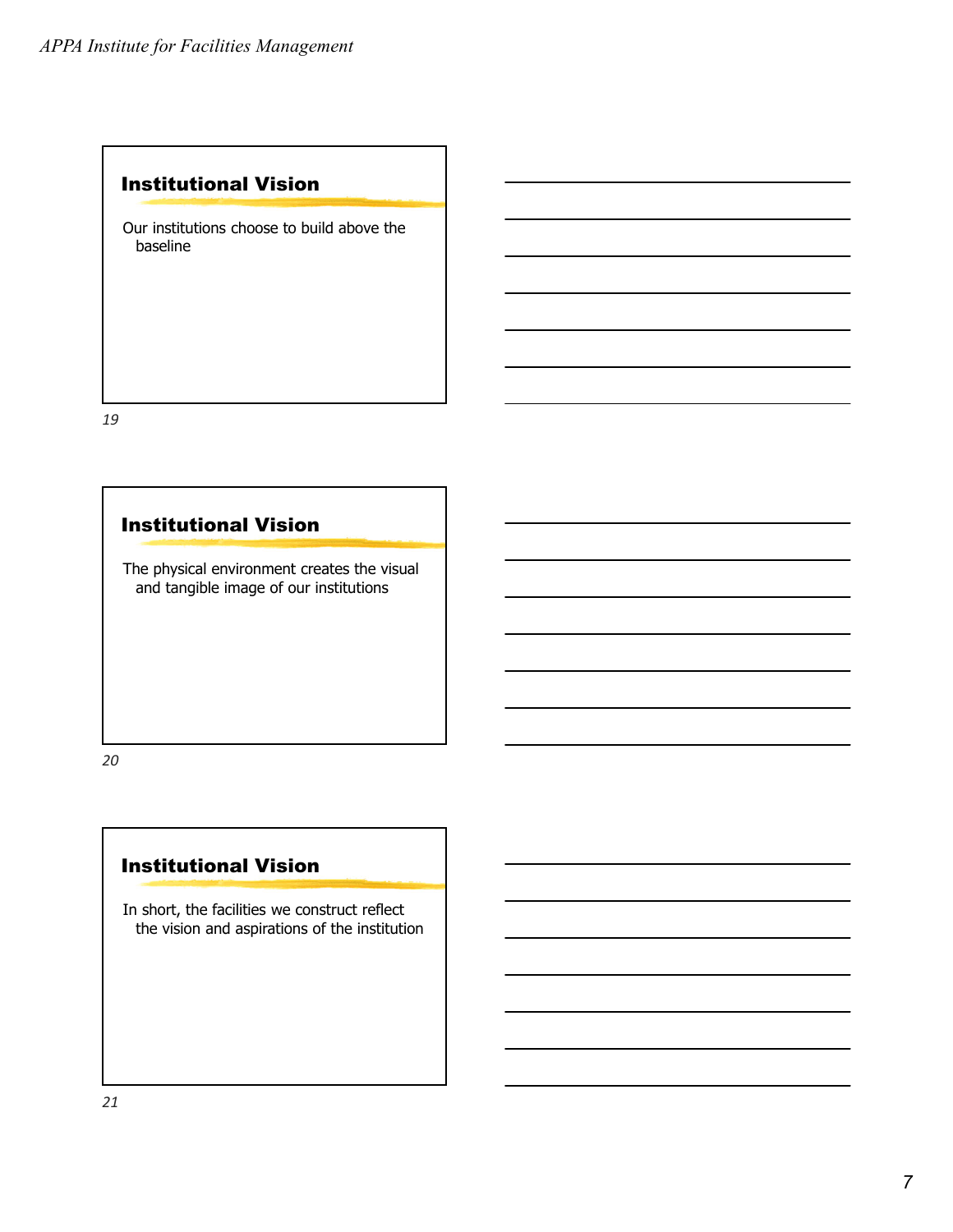#### Image Comes at a Price

Institutions are competing for national and international recognition

Noel-Levitz and Carnegie Foundation studies reveal the impact the physical environment has on prospective students

*22*

#### Marketing

*As students increasingly select colleges based on what they can see, colleges will spend more money on that which can be seen.* 

*Rigor in the classroom and intellect in the faculty cannot easily be seen – certainly not as easily as a fitness center or a three story granite fireplace.*

*23*

## Architectural Character

Building designs make statements

Both exteriors and interiors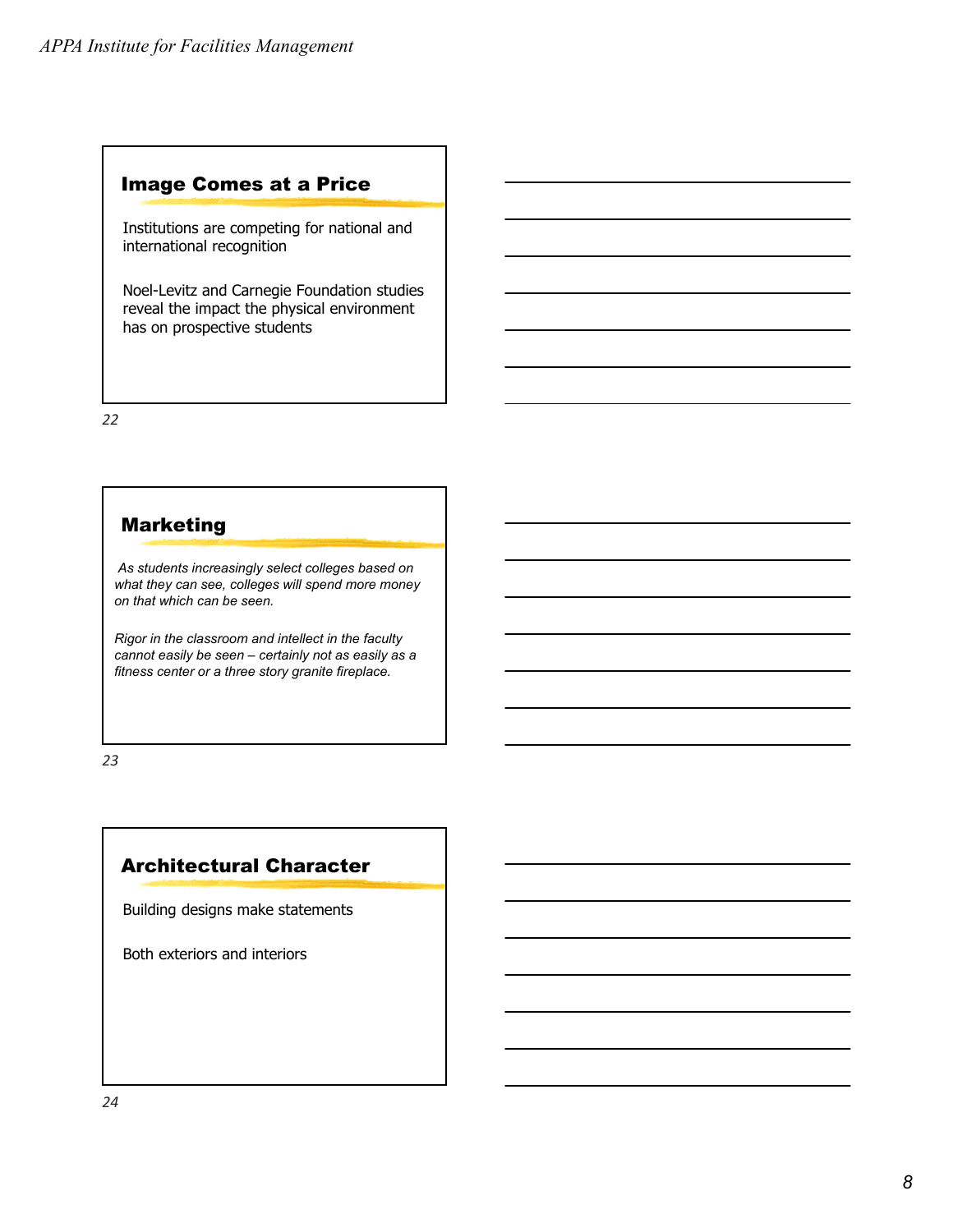## Quality is in the Details

Prominent entrances Hidden downspouts Buried utilities Screened trash receptacles Underground/screened cooling towers Discrete service access Site amenities/Art Extensive and intensive landscaping

*25*

## Preservation of Land

Importance of green space

Optimizing building footprints

Cost of building upward

*26*

## Quality Comes at a Price

We are not just building structures… …we are creating a "sense of place"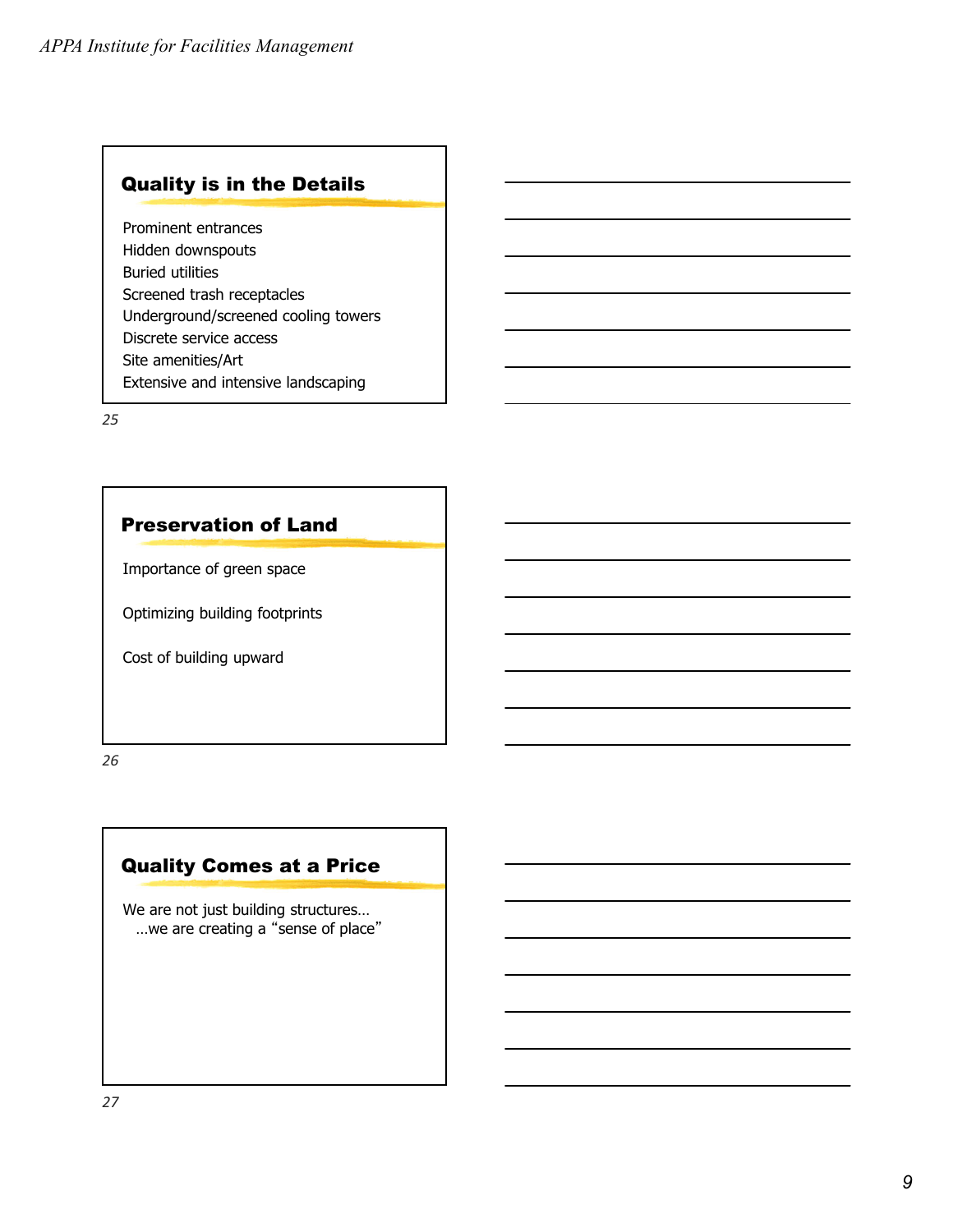

## Gathering Places

Large assemblies drive our facilities into a higher level of life safety design

Code requires rated corridors, stair towers, fireproofing, fire alarm systems, sprinklers and smoke evacuation systems

*29*

## Legislative Mandates

Federal, state and local regulations add cost burdens to our facilities

- Asbestos abatement
- Hazardous waste removal
- Storm water runoff
- Air quality control
- Dust, noise & vibration controls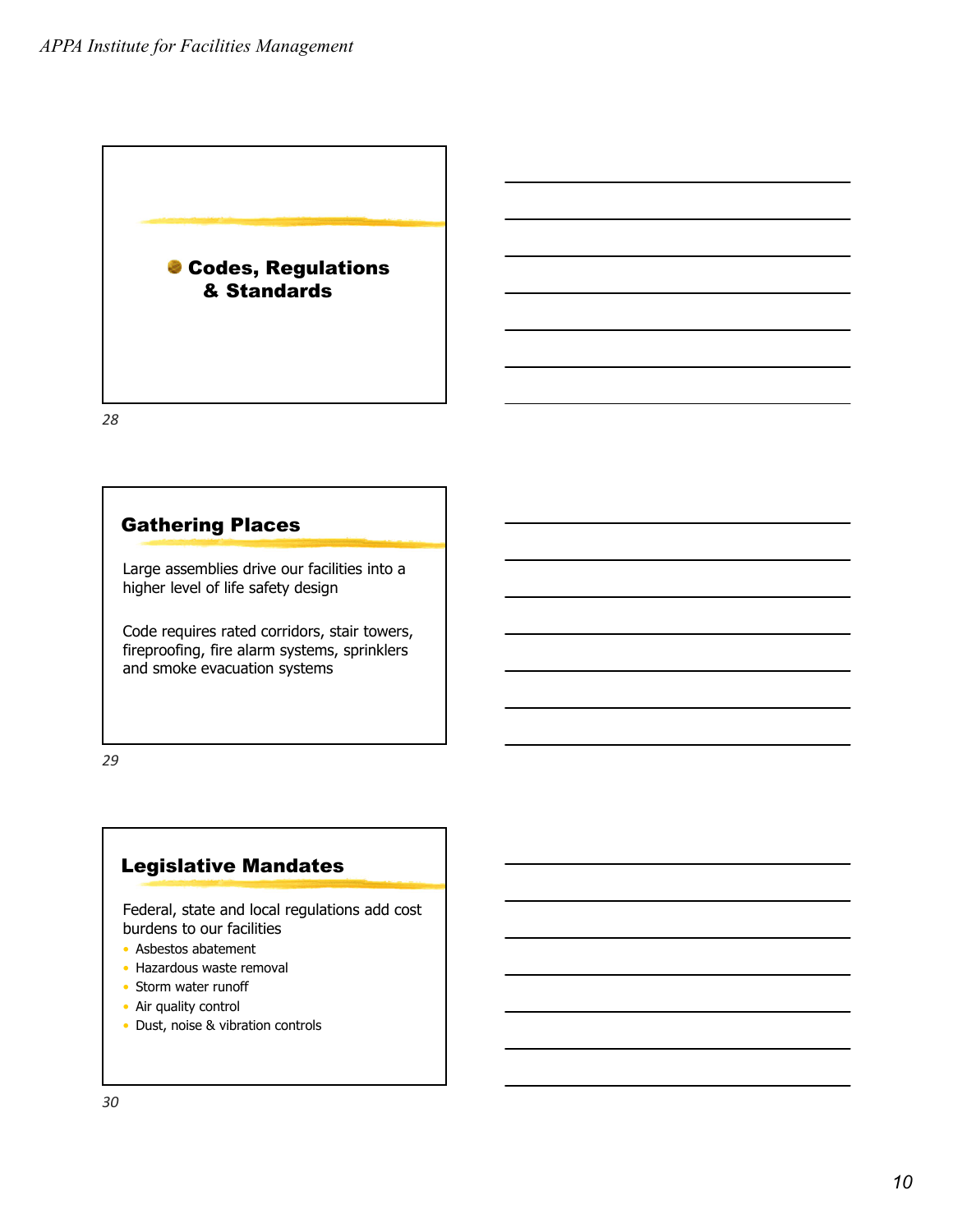## Universal Design

Universities facilities must not only be compliant with ADA, but are increasingly expected to go well beyond the minimum requirements.

*31*

#### HVAC Standards

Labs are intensive energy consumers

Classroom and assemblies are also intensive

Ventilation requirements drive up the size and cost of mechanical systems.

*32*

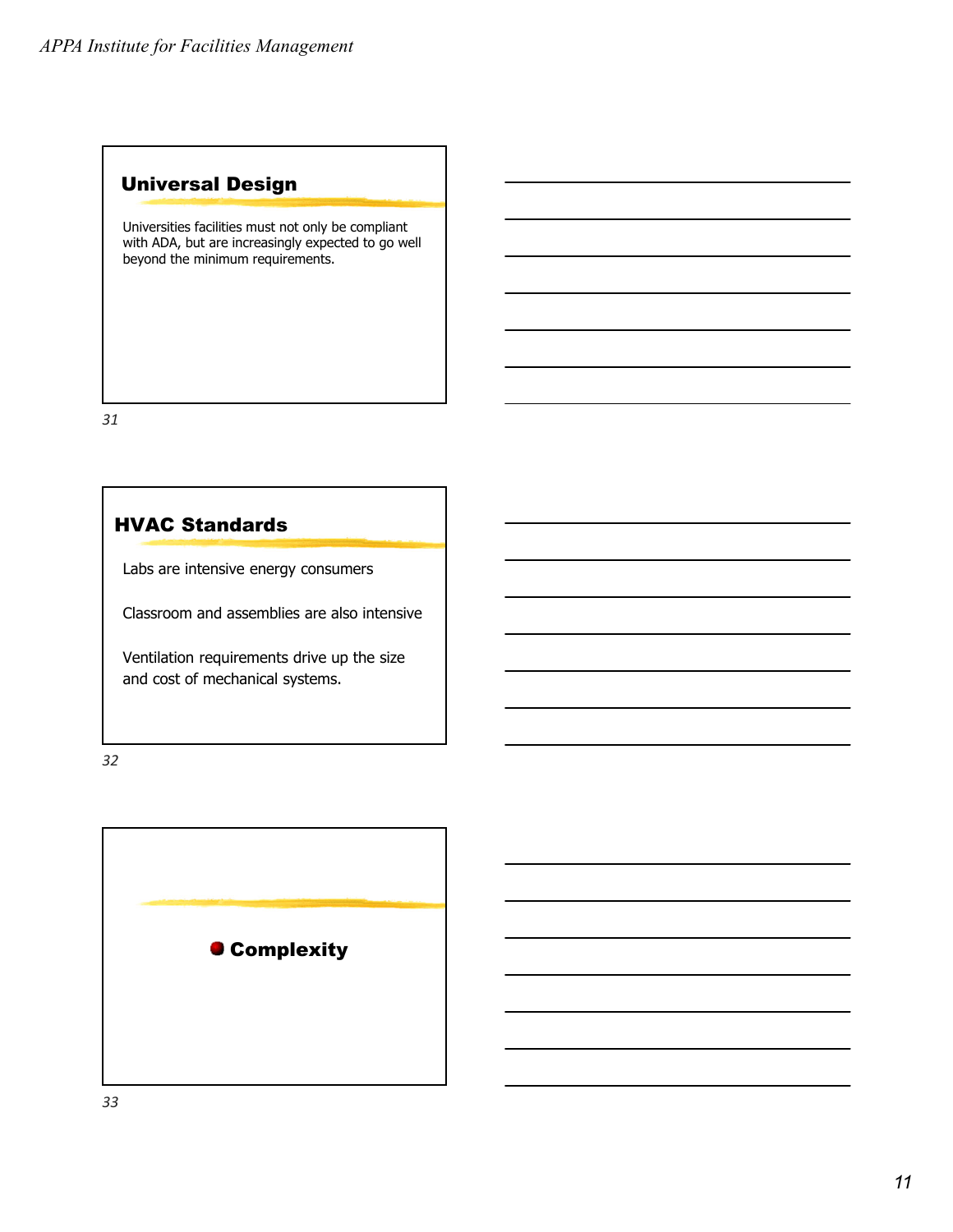## Complex Facilities

Sophisticated research facilities

High occupancy and specialized venues

Intensive technological environments

*34*

# Complex Mechanical Systems

Designed for extreme conditions Hottest and coldest temperatures Humidity extremes Strictest controls Highest occupancy Fault detection Measurement and verification

*35*

#### Structural Loading

Heavy floor loadings

Column-free spans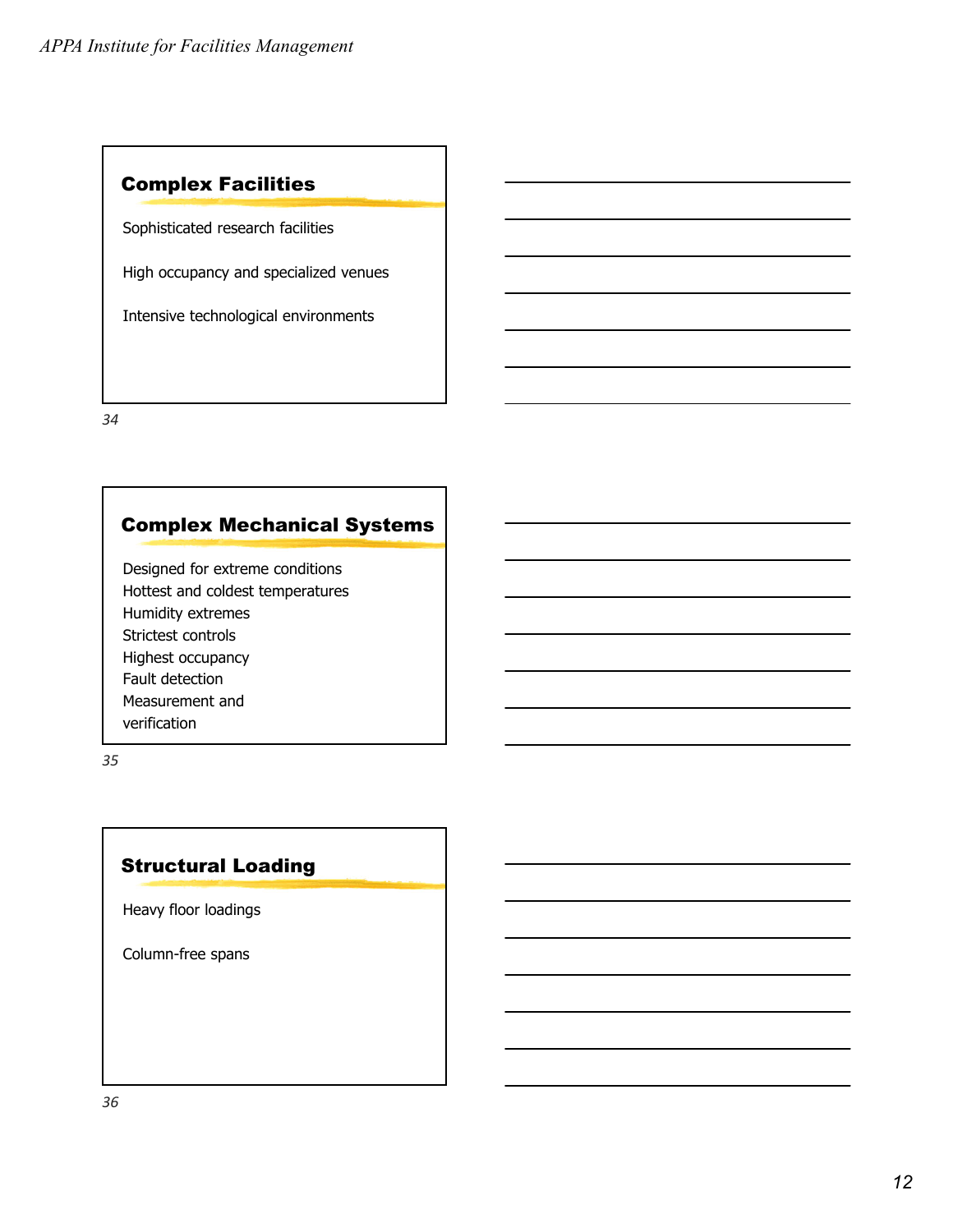Access & Security

*37*

## Mixed Use Facilities

Combine classrooms, laboratories, meeting rooms and offices under one roof

*38*

**O** Institutional & Statutory Requirements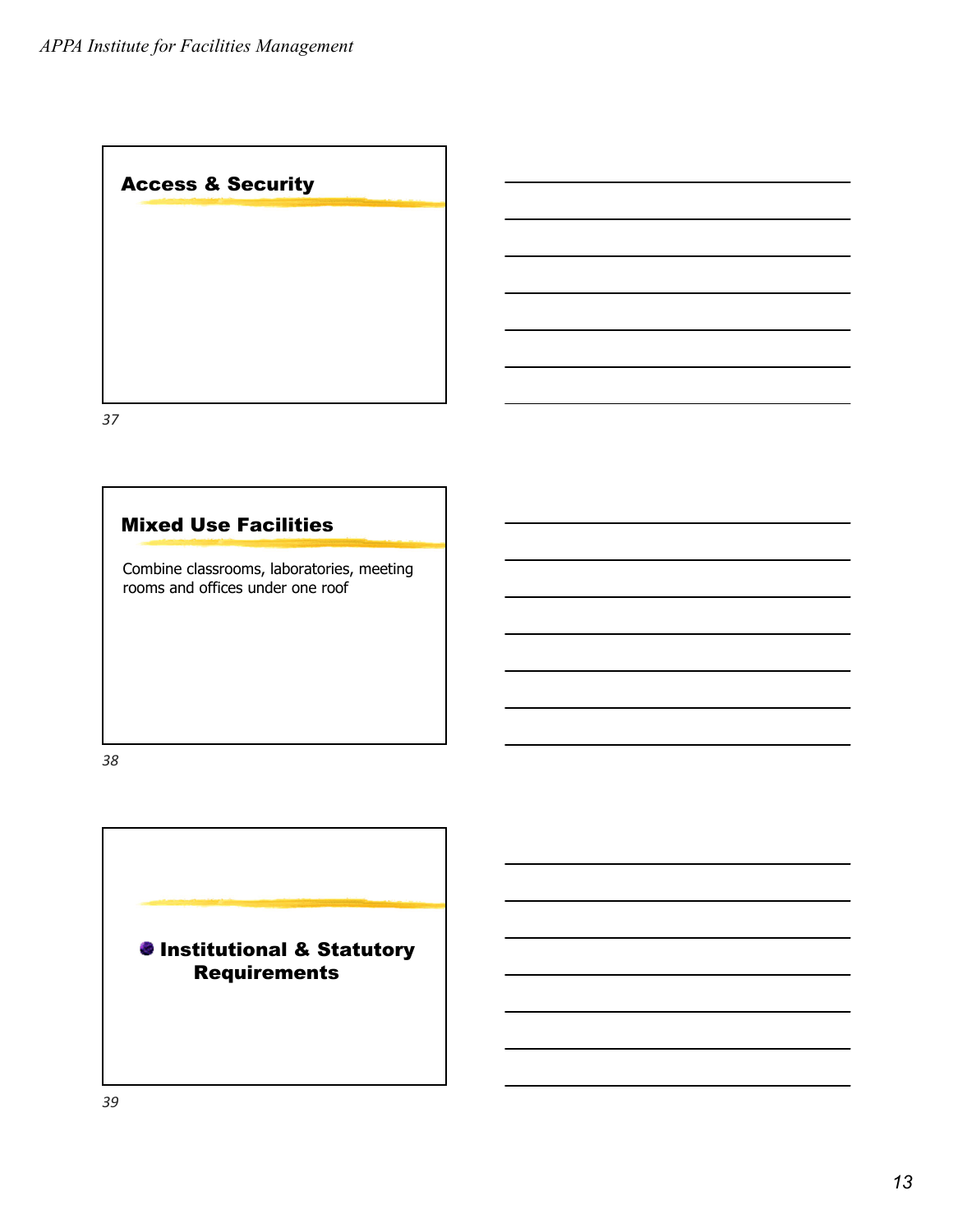#### Statutory Requirements

Procurement Statutes Prevailing Wages Project Labor Agreements MBE/DBE/TSB Programs Insurance Bonding

*40*

## Institutional Constraints

"Protected environment" of the campus

Minimize campus disruptions

Restricted building sites

Limited access & staging space

*41*

# Challenging Logistics

Restricted construction traffic

Complex phasing schemes

And…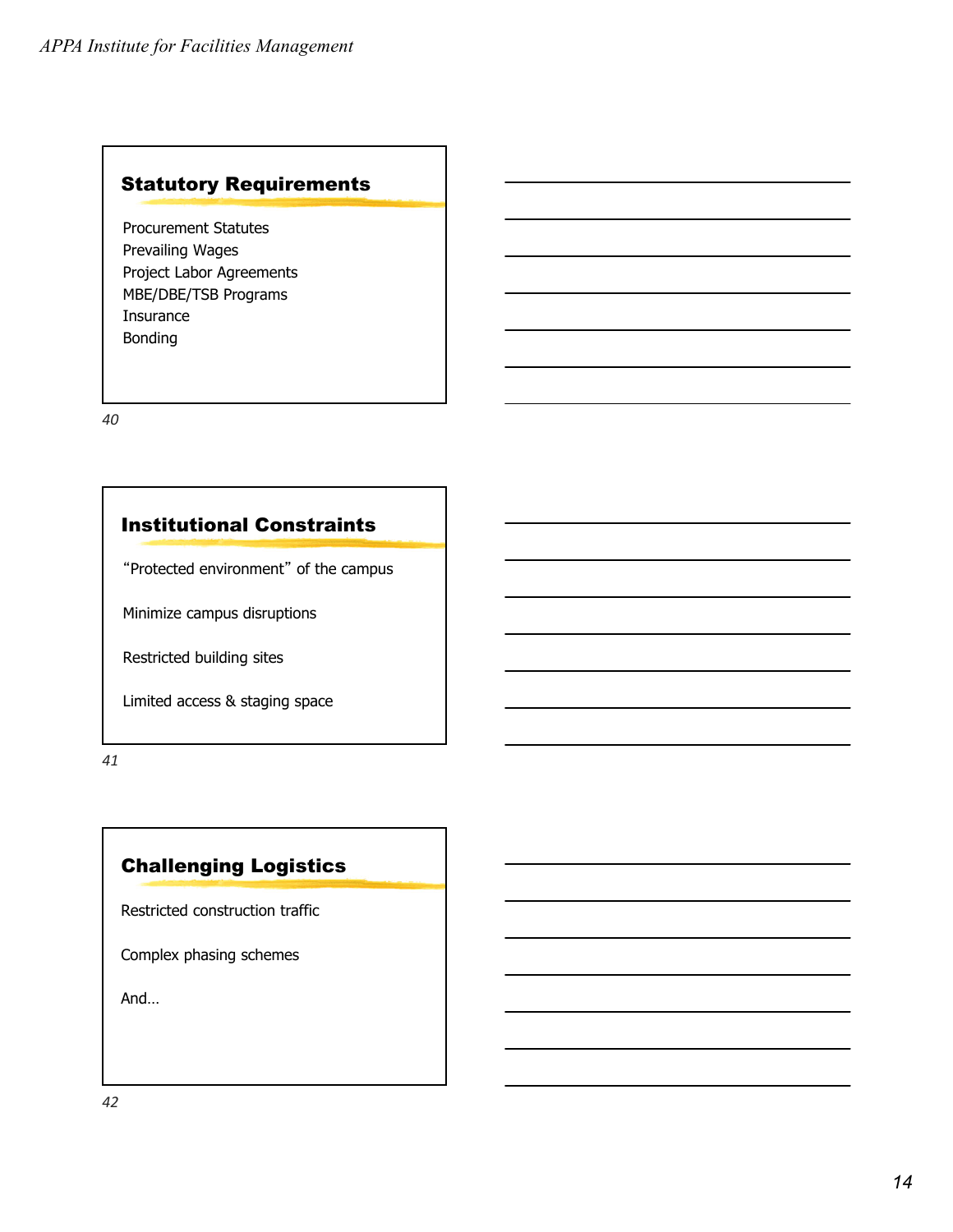# Additional Requirements

Noise restrictions Fencing and protection No Parking No Smoking Litter-free, weed-free work site Full time supervision Elevated safety expectations

*43*



*44*

#### Time Constraints

Immovable completion dates

Compressed construction windows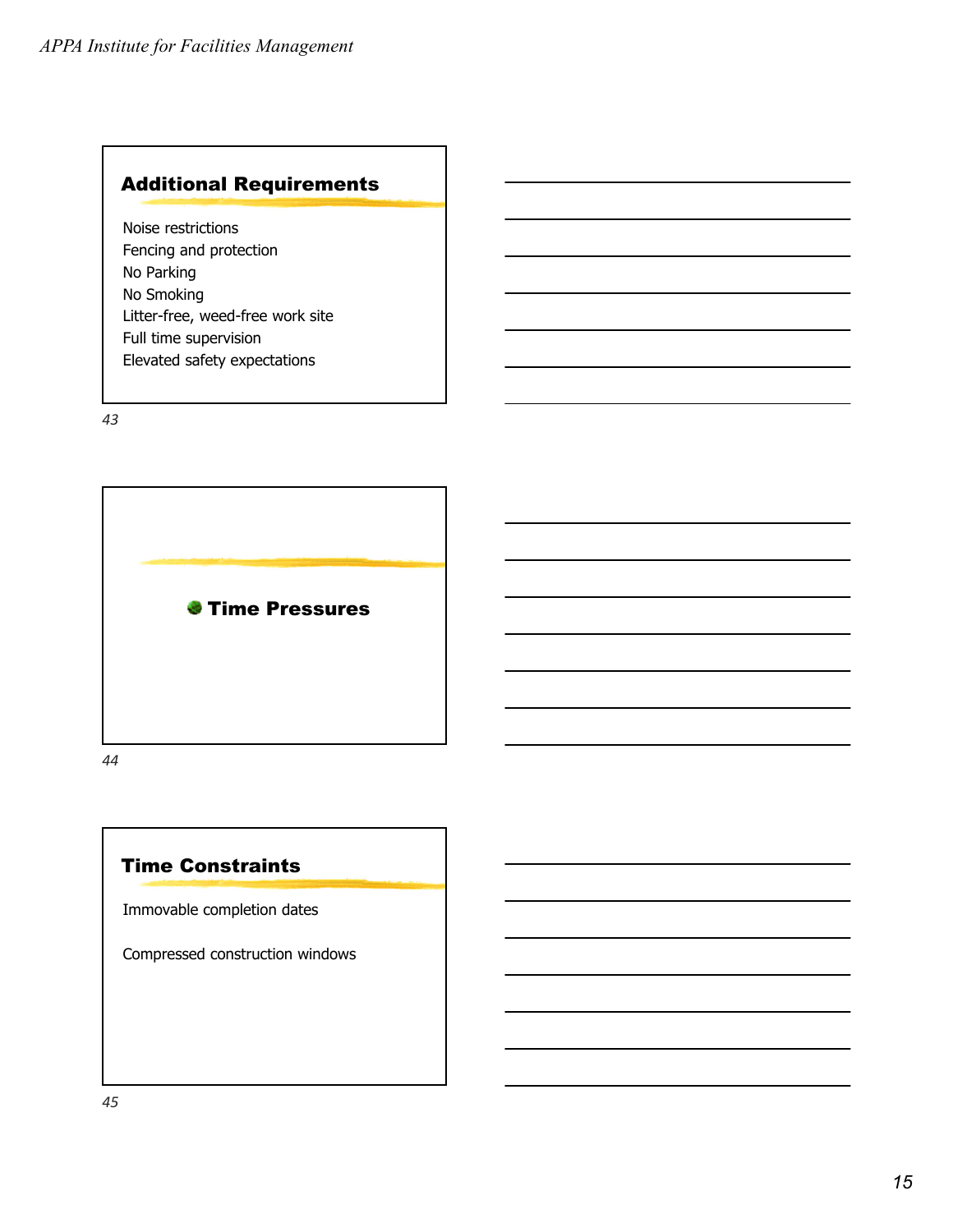

## **Stewardship**

Designing for low life cycle cost requires higher initial investments:

> Energy efficiency Maintainability Long life Adaptability

*47*

## Adaptability

Overbuilt utilities and utilities pathways necessary for flexibility and growth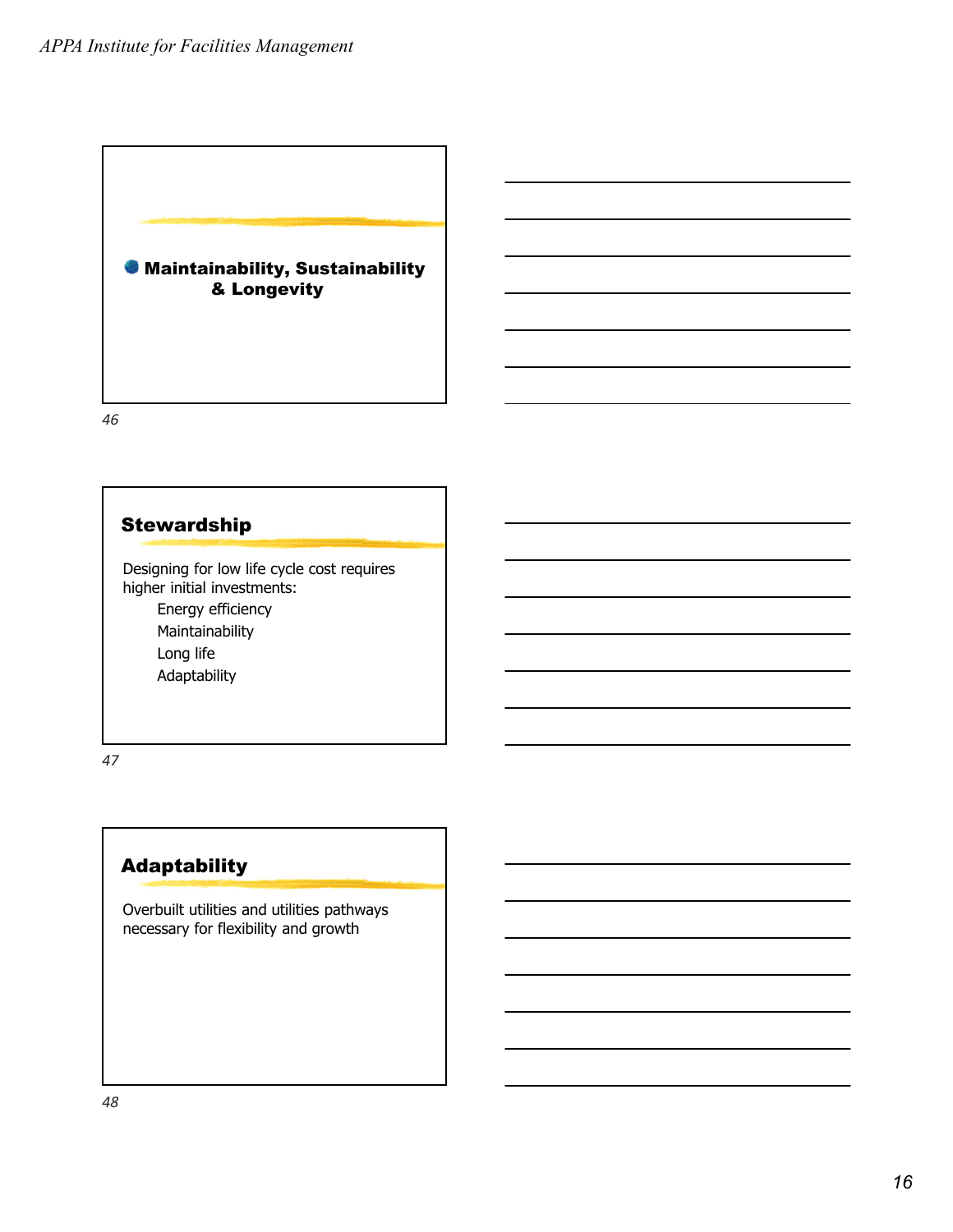# Adaptability

Increased floor to ceiling heights lower future renovations costs

*49*

# **Durability**

Campus facilities subjected to frequent cycles of use

*50*

# **Durability**

Durability important component of doors, hardware, carpeting, restrooms, furniture, etc.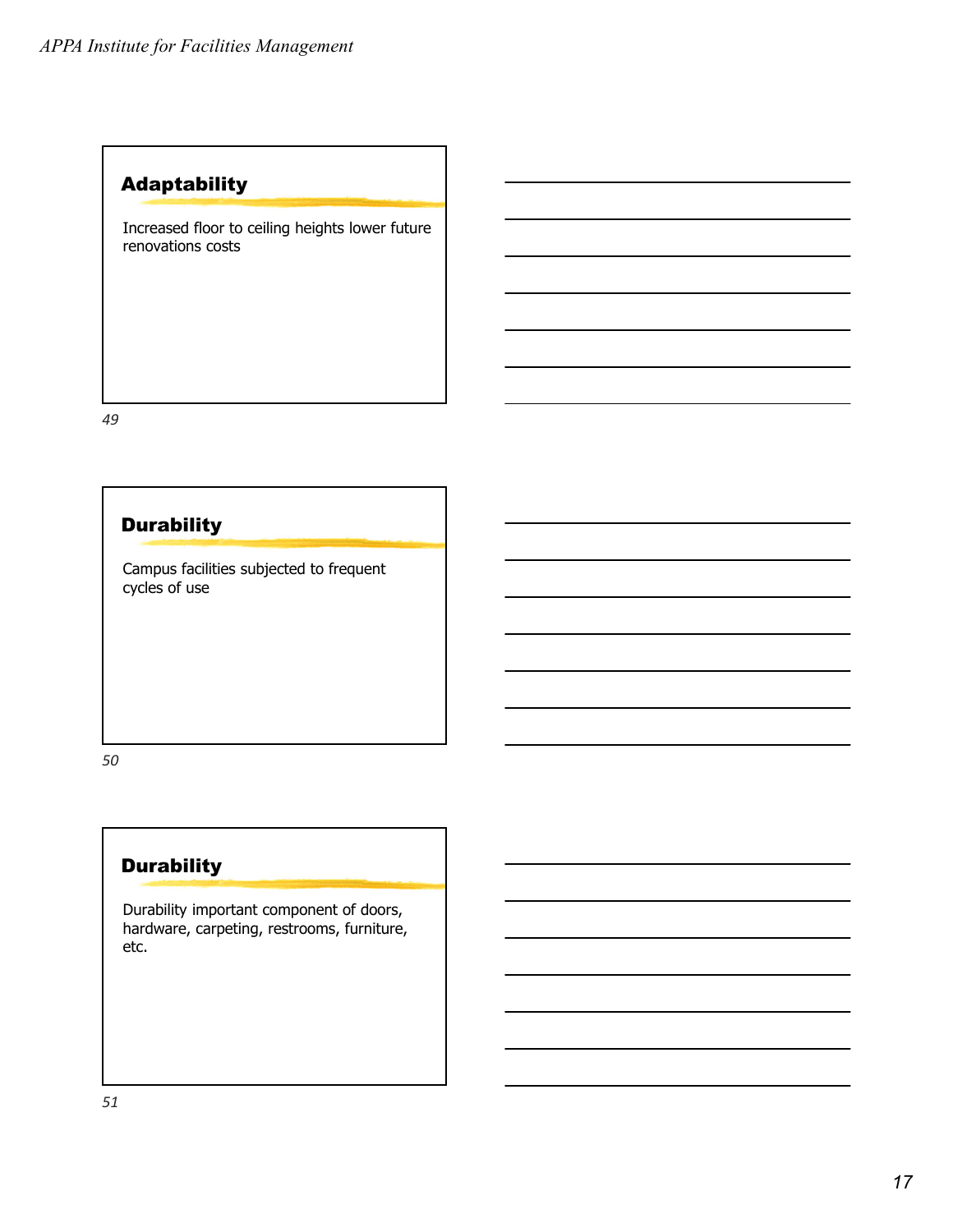## **Durability**

Much of our deferred maintenance backlog is due to short-sighted life cycle decisions

*52*

## Reliability

Reliable electrical and mechanical systems are essential to our institutional missions

*53*

## Reliability

Higher cost for providing emergency power, redundancy, generators, UPS systems, and centralized utility systems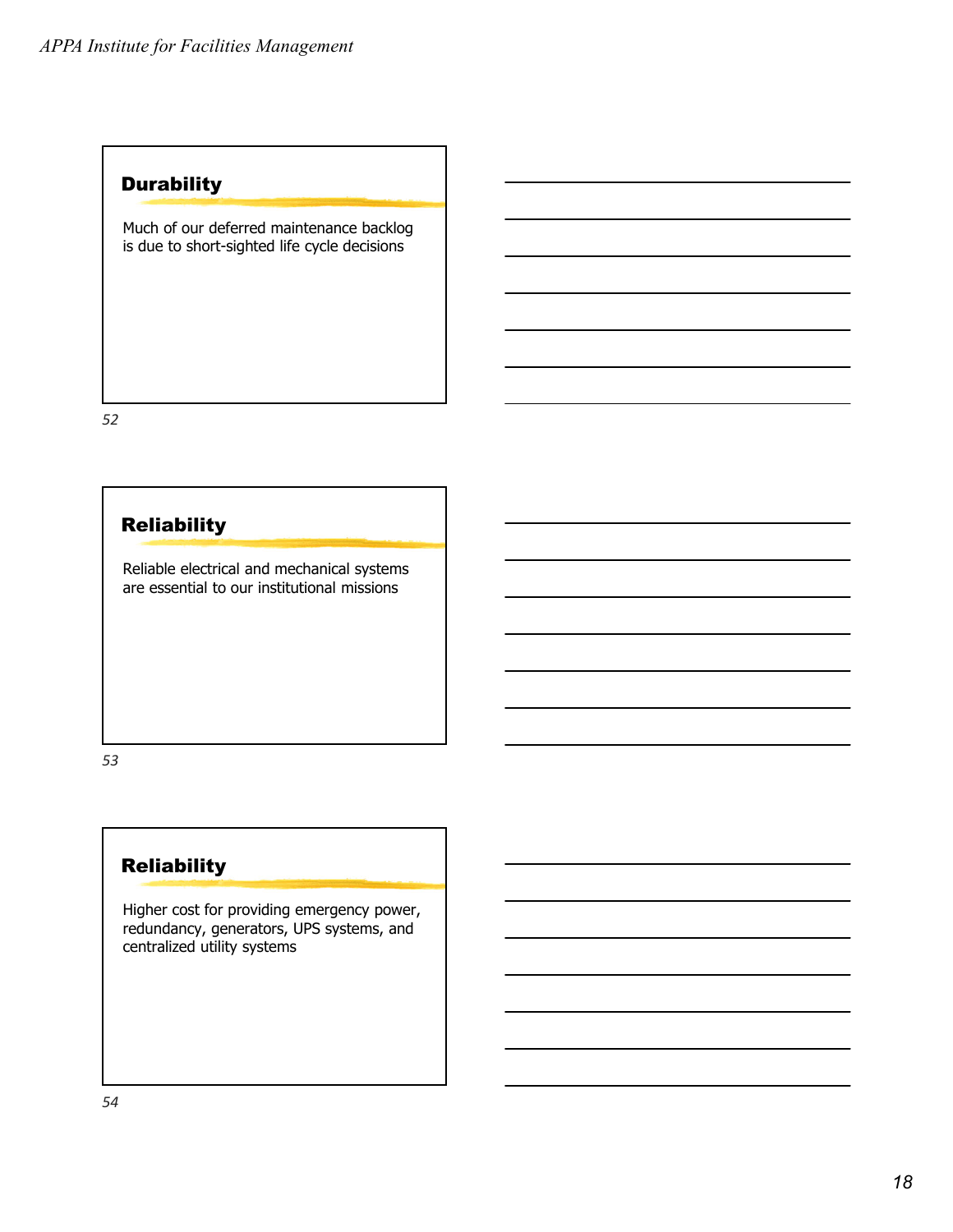## **Sustainability**

Higher education is "LEED"ing sustainable design efforts

> Managing construction waste Renewable-sourced building products Porous pavements Green roofs Gray water systems **Other**

*55*



#### **Renovations**

Often modifying existing conditions is more expensive than starting new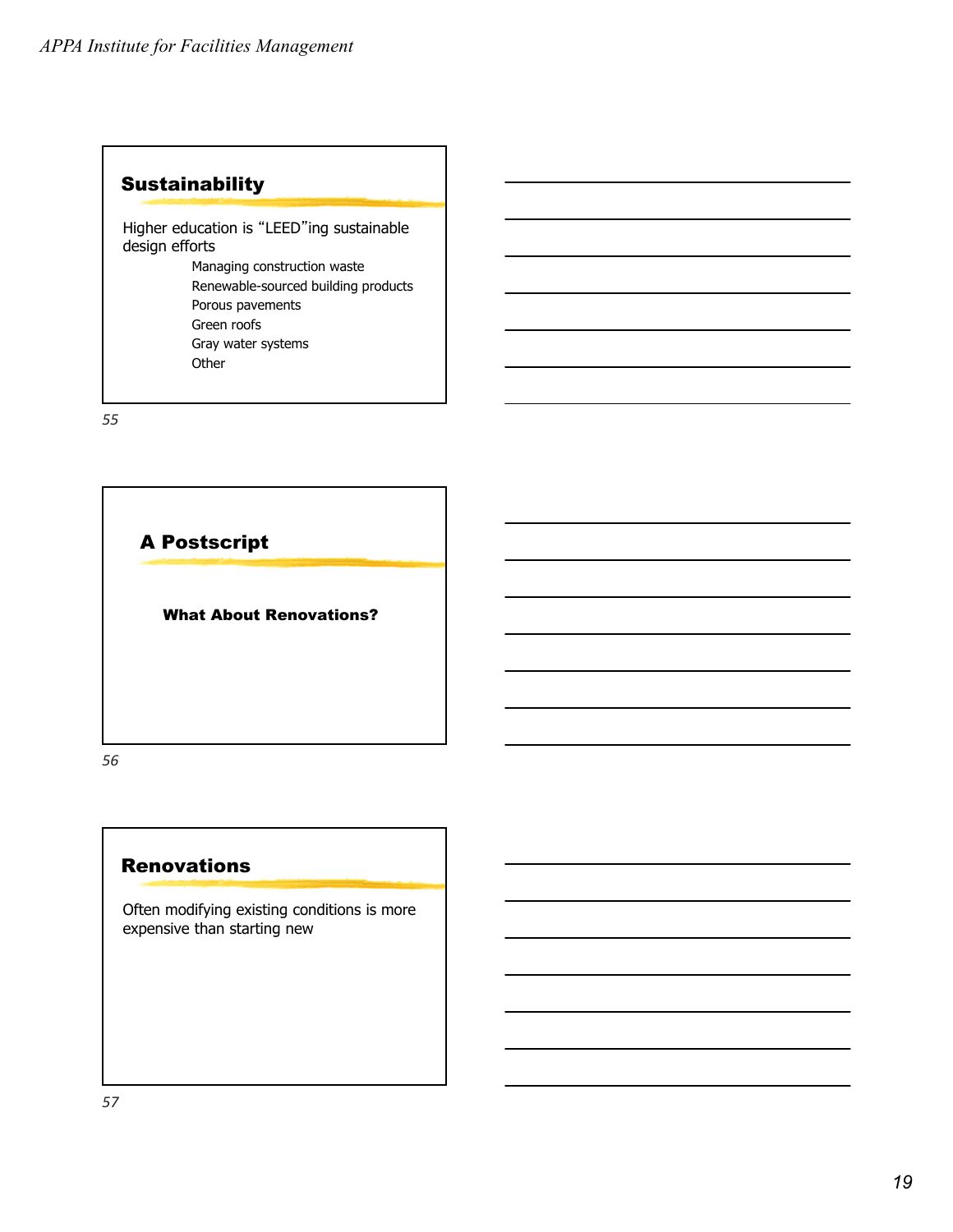#### Renovations

Buildings built just a generation ago may not have the infrastructure for today's renovations

*58*

#### **Renovations**

Investments in renovations must often be made to correct the "sins of the past"

*59*

#### **Renovations**

Renovations magnify the perception of high cost because they commonly fall in the realm of personal expenditures… thus heightening the "sticker shock" experience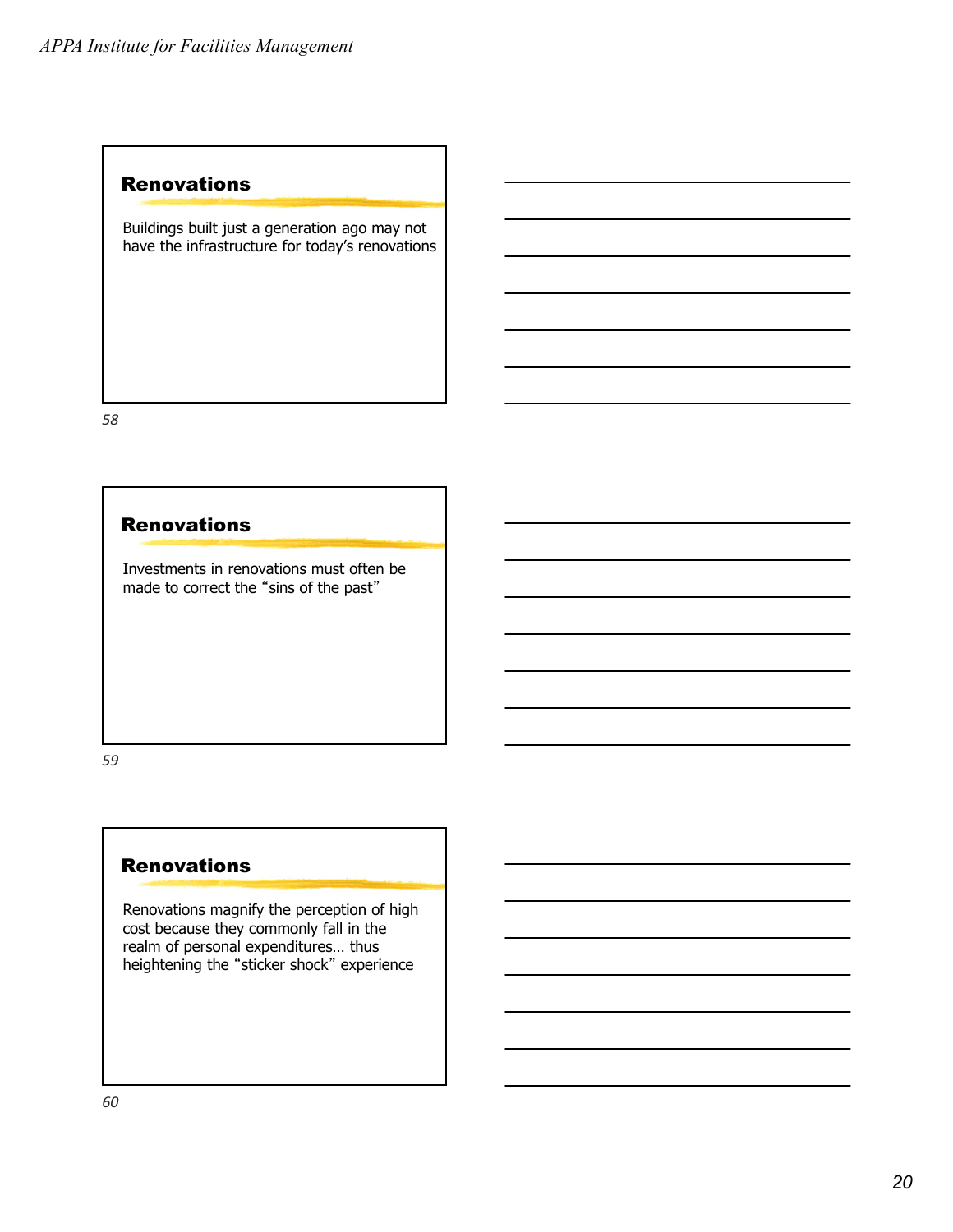#### Renovations

Inevitably, comparing institutional renovation costs to residential housing investments…

*61*



*62*



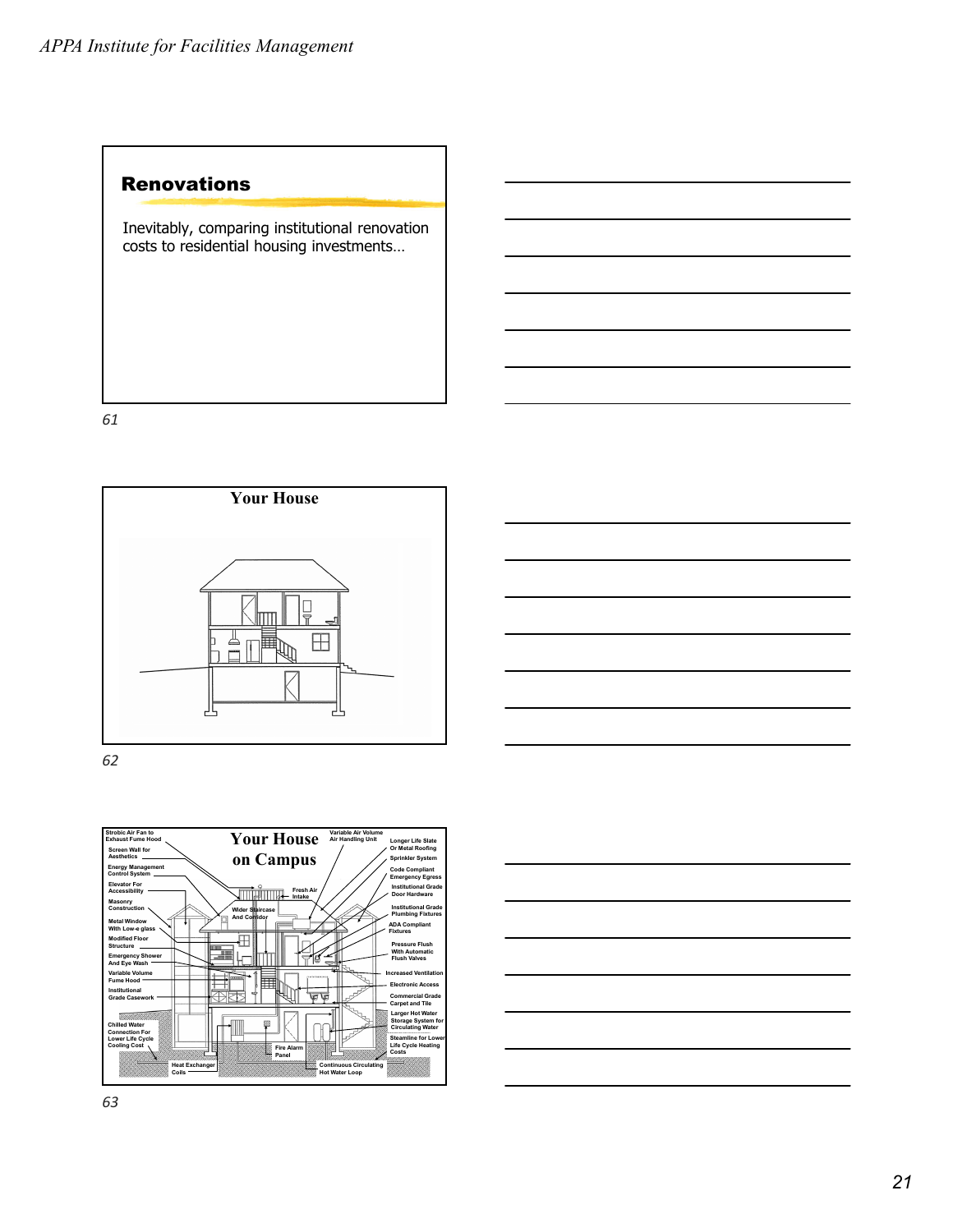

# Why the High Cost?

- Why the high cost?
- Sense of Place
- Codes, Regulations & Standards
- **OComplexity**
- Institutional and Statutory Requirements
- **Time Pressures**
- Maintainability, Sustainability & Longevity

*65*

#### In Summary…

- Stewardship demands a long term view of project investment decisions
- Investments are made with total-cost-ofownership as our compass
- Excellence is in the details thousands of cost additive details
- Construction costs mirror institutional values, demands and aspirations